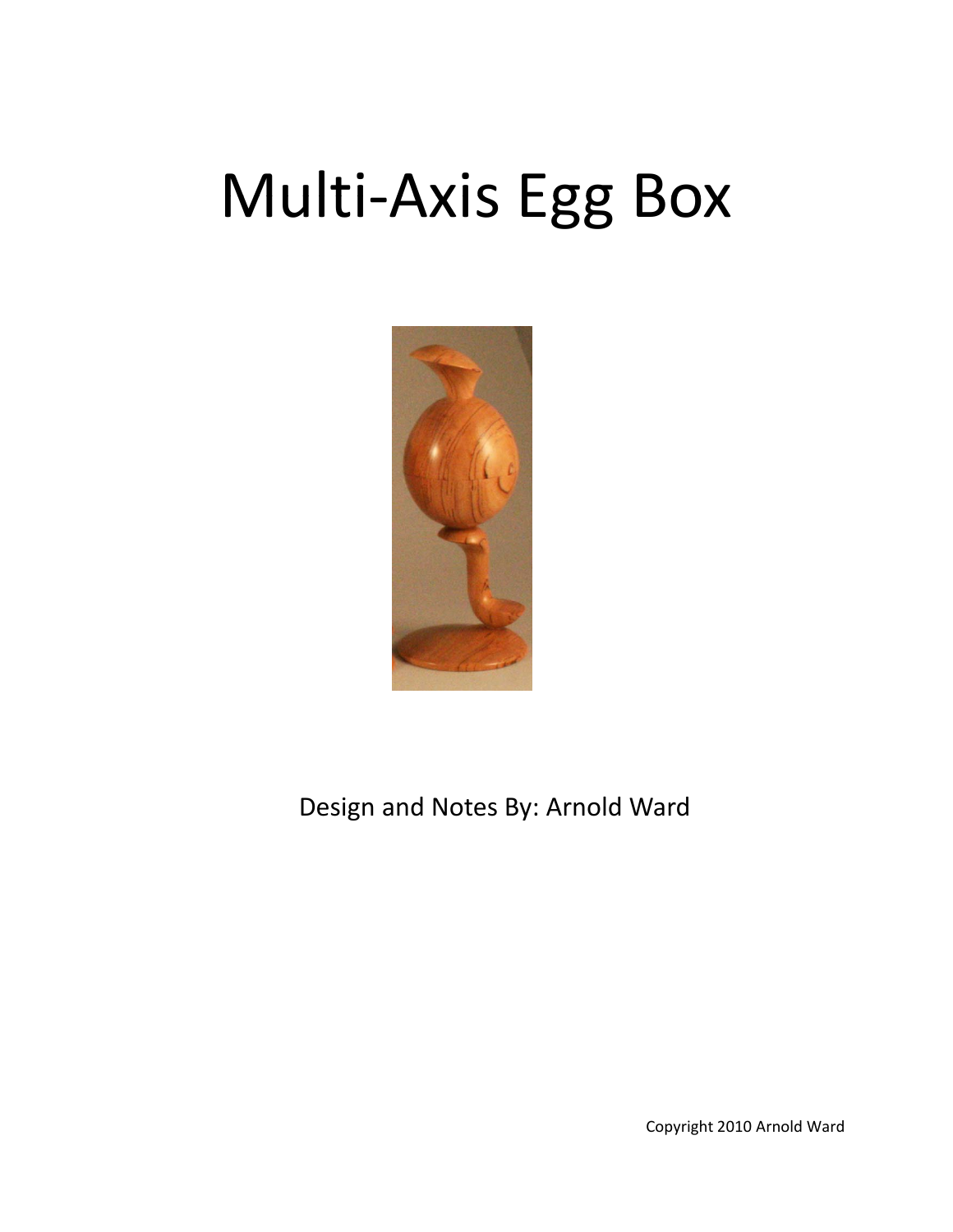

about 2.5".

While between centers, cut the whole piece round and then cut a 1 inch p tapered tenon to fit in the Escoulen cup chuck. Part the piece in half at the line.

Take the lid piece and put the top of the piece into a four jaw chuck. Make sure you have the top of the piece in the jaws and not the middle. Cut a flat clean surface on the end.

Cut the inside of the egg box. This is the longer half of the egg. Sand the inside curve completely. Cut a wide outline of the egg. Then cut a slightly tapered outside tenon . The taper is cut so that the lid will snap over the inside tenon. Apply finish.

Insert the tenon of the base piece into the Escoulen chuck. If the fit is any bit loose, put a little water on the end grain of the tenon so it swells to a tight fit.

Cut the inside of the base of the box. Sand it and finish it. Cut a rough egg shape on the outside. Cut the inside tenon with a slight taper. Frequently test the fit with the lid until you have a perfect snap fit.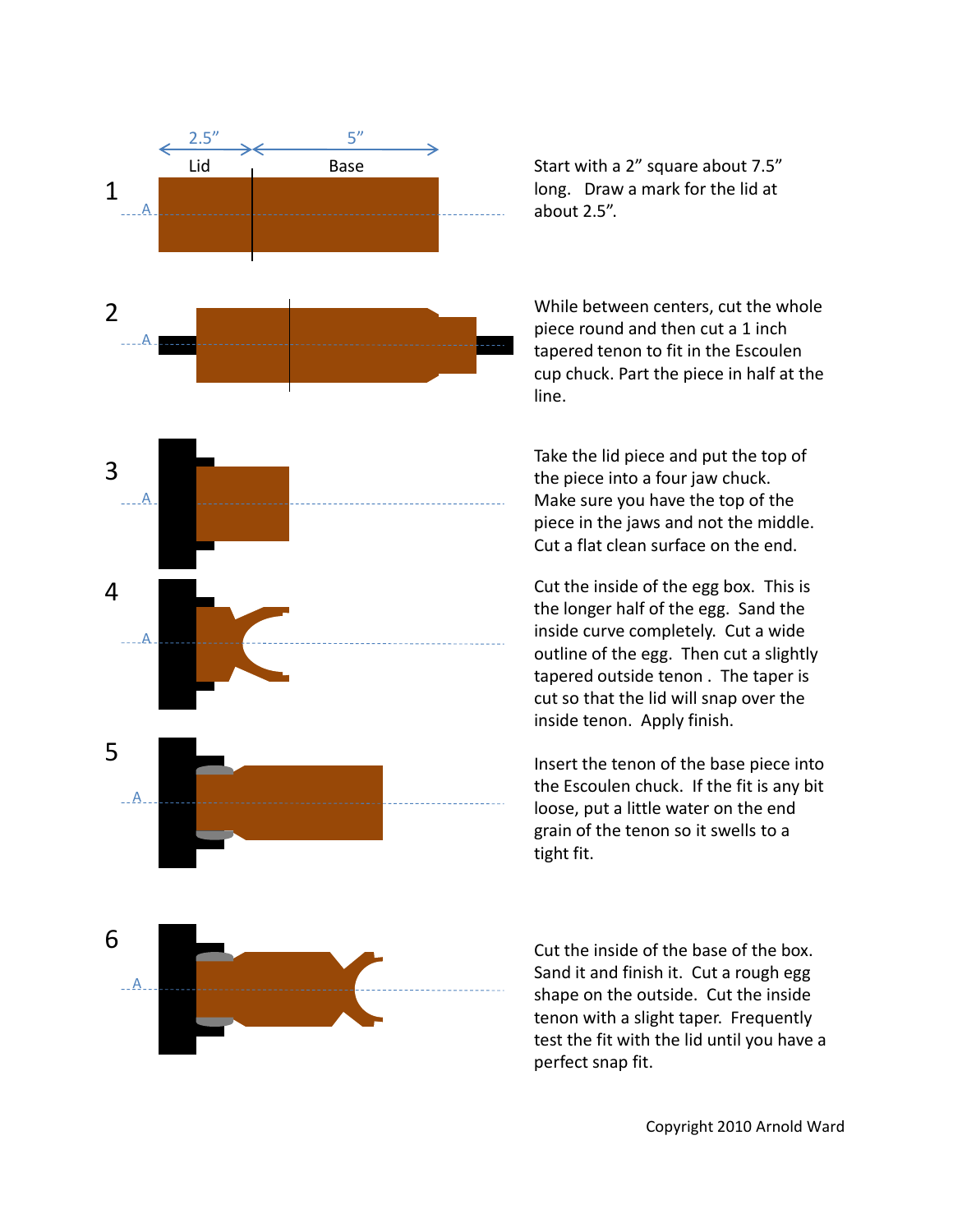

Line up the grain and then snap the lid on. If it is any bit loose, add tissue or paper towel between the joint to firm it up. Remove any point from the tailstock live center and bring it up to ensure a clean connection.

the box. Sand and finish the outside of the egg. Make pencil marks on base every 1/8" for future use.

‐5 degrees (towards yourself) on the chuck axis that is parallel to the shift. Shift the piece away until the lathe axis will leave the half of the width of the stem from center to outside of the top curve (about 1/8" – 3/16").

Cut the stem. Make sure not to cut below the outside of the upper curve. Make the top and bottom curves match and make the walls steep to the bottom of the curve. Sand and finish the stem.

#1 chuck axis (Away from yourself). Shift the axis back until the axis is mid‐ C Britter and back after the axis is that<br>way between top of stem and bottom of curve.